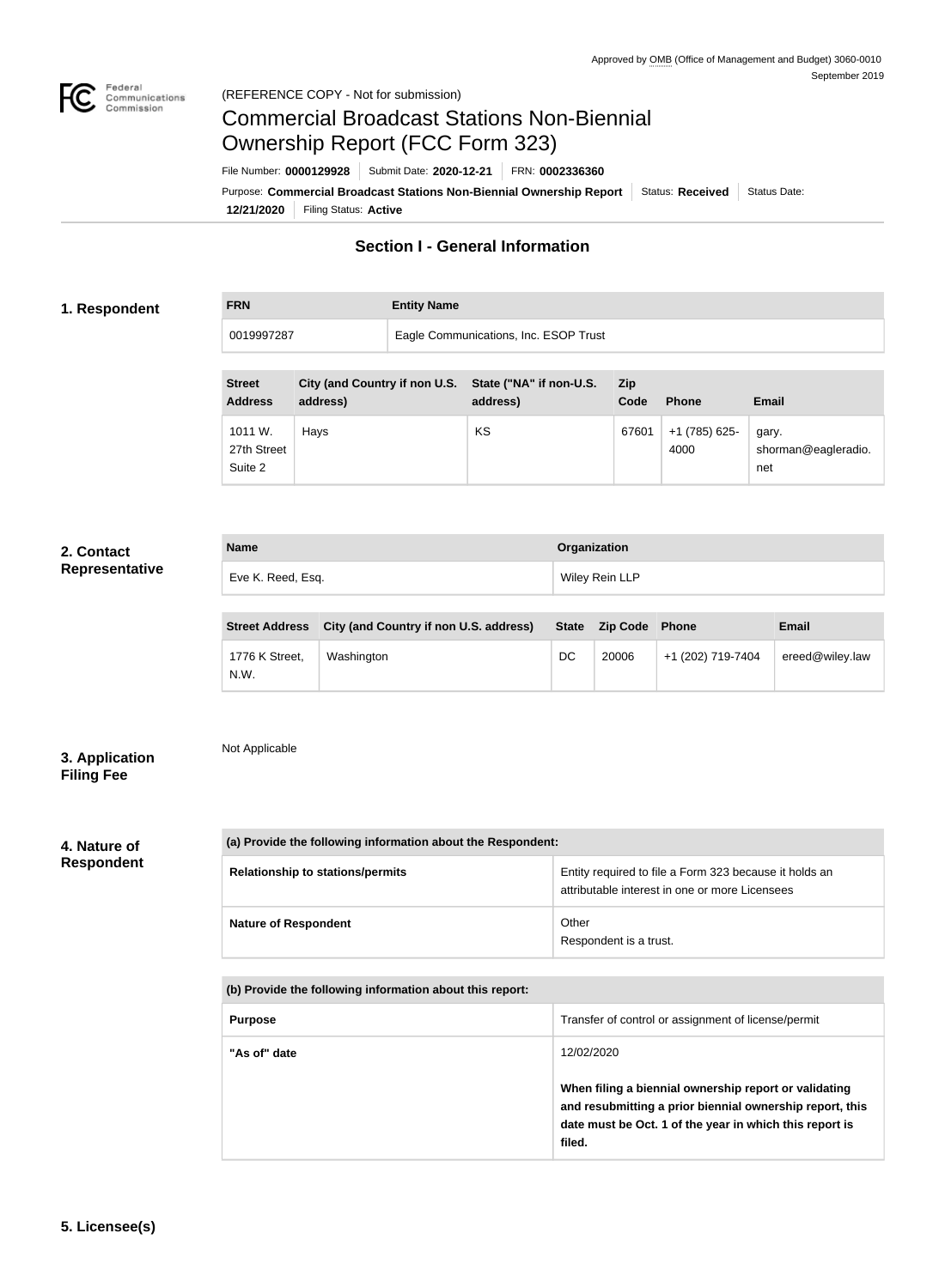**/Permittees(s) and Station(s) /Permit(s)**

**Respondent is filing this report to cover the following Licensee(s)/Permittee(s) and station(s)/permit(s):**

| <b>Licensee/Permittee Name</b> |                  |                   | <b>FRN</b>   |                |  |
|--------------------------------|------------------|-------------------|--------------|----------------|--|
| Eagle Communications, Inc.     |                  |                   | 0002336360   |                |  |
|                                |                  |                   |              |                |  |
| Fac. ID No.                    | <b>Call Sign</b> | <b>City</b>       | <b>State</b> | <b>Service</b> |  |
| 50511                          | <b>KYSJ</b>      | ST. JOSEPH        | <b>MO</b>    | AM             |  |
| 164138                         | <b>KZTL</b>      | <b>PAXTON</b>     | <b>NE</b>    | <b>FM</b>      |  |
| 164139                         | <b>KRNP</b>      | <b>SUTHERLAND</b> | <b>NE</b>    | FM             |  |

## **Section II – Non-Biennial Ownership Information**

**1. 47 C.F.R. Section 73.3613 and Other Documents**

Licensee/Permittee Respondents should list all contracts and other instruments set forth in 47 C.F.R. Section 73.3613(a) through (c) for the facility or facilities listed on this report. In addition, attributable Local Marketing Agreements (LMAs) and attributable Joint Sales Agreements (JSAs) must be disclosed by the licensee of the brokering station on its ownership report. If the agreement is an attributable LMA, an attributable JSA, or a network affiliation agreement, check the appropriate box. Otherwise, select "Other." Non-Licensee/Permittee Respondents should select "Not Applicable" in response to this question.

Not Applicable.

#### **2. Ownership Interests**

**(a)** Ownership Interests. This Question requires Respondents to enter detailed information about ownership interests by generating a series of subforms. Answer each question on each subform. The first subform listing should be for the Respondent itself. If the Respondent is not a natural person, also list each of the officers, directors, stockholders, non-insulated partners, non-insulated members, and any other persons or entities with a direct attributable interest in the Respondent pursuant to the standards set forth in 47 C.F.R. Section 73.3555. (A "direct" interest is one that is not held through any intervening companies or entities.) List each interest holder with a direct attributable interest in the Respondent separately.

Leave the percentage of total assets (Equity Debt Plus) field blank for an interest holder unless that interest holder has an attributable interest in the Respondent solely on the basis of the Commission's Equity Debt Plus attribution standard, 47 C.F.R. Section 73.3555, Note 2(i).

In the case of vertical or indirect ownership structures, list only those interests in the Respondent that also represent an attributable interest in the Licensee(s) or Permittee(s) for which the report is being submitted.

Entities that are part of an organizational structure that includes holding companies or other forms of indirect ownership must file separate ownership reports. In such a structure do not report, or file a separate report for, any interest holder that does not have an attributable interest in the Licensee(s) or Permittee(s) for which the report is being submitted.

Please see the Instructions for further detail concerning interests that must be reported in response to this question.

The Respondent must provide an FCC Registration Number for each interest holder reported in response to this question. Please see the Instructions for detailed information and guidance concerning this requirement.

| <b>FRN</b>         | 0019997287                            |                      |
|--------------------|---------------------------------------|----------------------|
| <b>Entity Name</b> | Eagle Communications, Inc. ESOP Trust |                      |
| <b>Address</b>     | PO Box                                |                      |
|                    | <b>Street 1</b>                       | 1011 W. 27th Street  |
|                    | <b>Street 2</b>                       | Suite 2              |
|                    | <b>City</b>                           | Hays                 |
|                    | State ("NA" if non-U.S.<br>address)   | <b>KS</b>            |
|                    | <b>Zip/Postal Code</b>                | 67601                |
|                    | Country (if non-U.S.<br>address)      | <b>United States</b> |

#### **Ownership Information**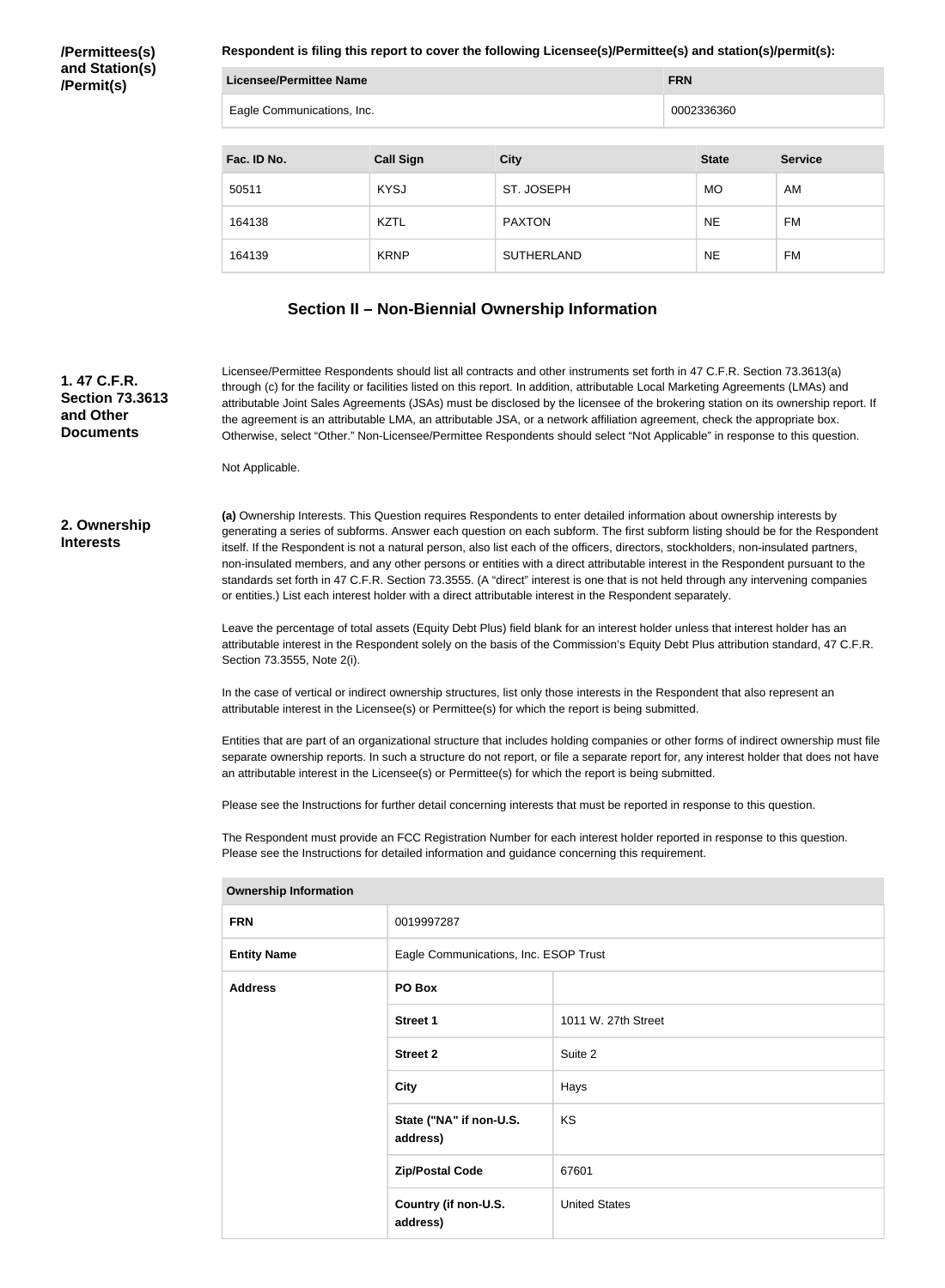| <b>Listing Type</b>                                                                                                               | Respondent                                |         |                             |
|-----------------------------------------------------------------------------------------------------------------------------------|-------------------------------------------|---------|-----------------------------|
| <b>Positional Interests</b><br>(check all that apply)                                                                             | Respondent                                |         |                             |
| <b>Interest Percentages</b><br>(enter percentage values                                                                           | Voting                                    | $0.0\%$ | <b>Jointly Held?</b><br>No. |
| from 0.0 to 100.0)                                                                                                                | <b>Total assets (Equity Debt</b><br>Plus) | $0.0\%$ |                             |
| Does interest holder have an attributable interest in one or more broadcast stations<br>Yes<br>that do not appear on this report? |                                           |         |                             |

#### **Ownership Information**

| <b>FRN</b>                                                                                                                        | 0019432319                                |                      |                                   |  |
|-----------------------------------------------------------------------------------------------------------------------------------|-------------------------------------------|----------------------|-----------------------------------|--|
| <b>Name</b>                                                                                                                       | Gary Shorman                              |                      |                                   |  |
| <b>Address</b>                                                                                                                    | PO Box                                    |                      |                                   |  |
|                                                                                                                                   | <b>Street 1</b>                           | 3005 Thunderbird     |                                   |  |
|                                                                                                                                   | <b>Street 2</b>                           |                      |                                   |  |
|                                                                                                                                   | <b>City</b>                               | Hays                 |                                   |  |
|                                                                                                                                   | State ("NA" if non-U.S.<br>address)       | KS                   |                                   |  |
|                                                                                                                                   | <b>Zip/Postal Code</b>                    | 67601                |                                   |  |
|                                                                                                                                   | Country (if non-U.S.<br>address)          | <b>United States</b> |                                   |  |
| <b>Listing Type</b>                                                                                                               | Other Interest Holder                     |                      |                                   |  |
| <b>Positional Interests</b><br>(check all that apply)                                                                             | Other - Trustee                           |                      |                                   |  |
| <b>Interest Percentages</b><br>(enter percentage values                                                                           | Voting                                    | 50.0%                | <b>Jointly Held?</b><br><b>No</b> |  |
| from 0.0 to 100.0)                                                                                                                | <b>Total assets (Equity Debt</b><br>Plus) | 0.0%                 |                                   |  |
| Does interest holder have an attributable interest in one or more broadcast stations<br>Yes<br>that do not appear on this report? |                                           |                      |                                   |  |

#### **Ownership Information**

| ____           |                                     |                      |
|----------------|-------------------------------------|----------------------|
| <b>FRN</b>     | 0019432343                          |                      |
| <b>Name</b>    | Joseph Jeter                        |                      |
| <b>Address</b> | PO Box                              |                      |
|                | <b>Street 1</b>                     | 317 West 23rd Street |
|                | <b>Street 2</b>                     |                      |
|                | <b>City</b>                         | Hays                 |
|                | State ("NA" if non-U.S.<br>address) | KS                   |
|                | <b>Zip/Postal Code</b>              | 67601                |
|                |                                     |                      |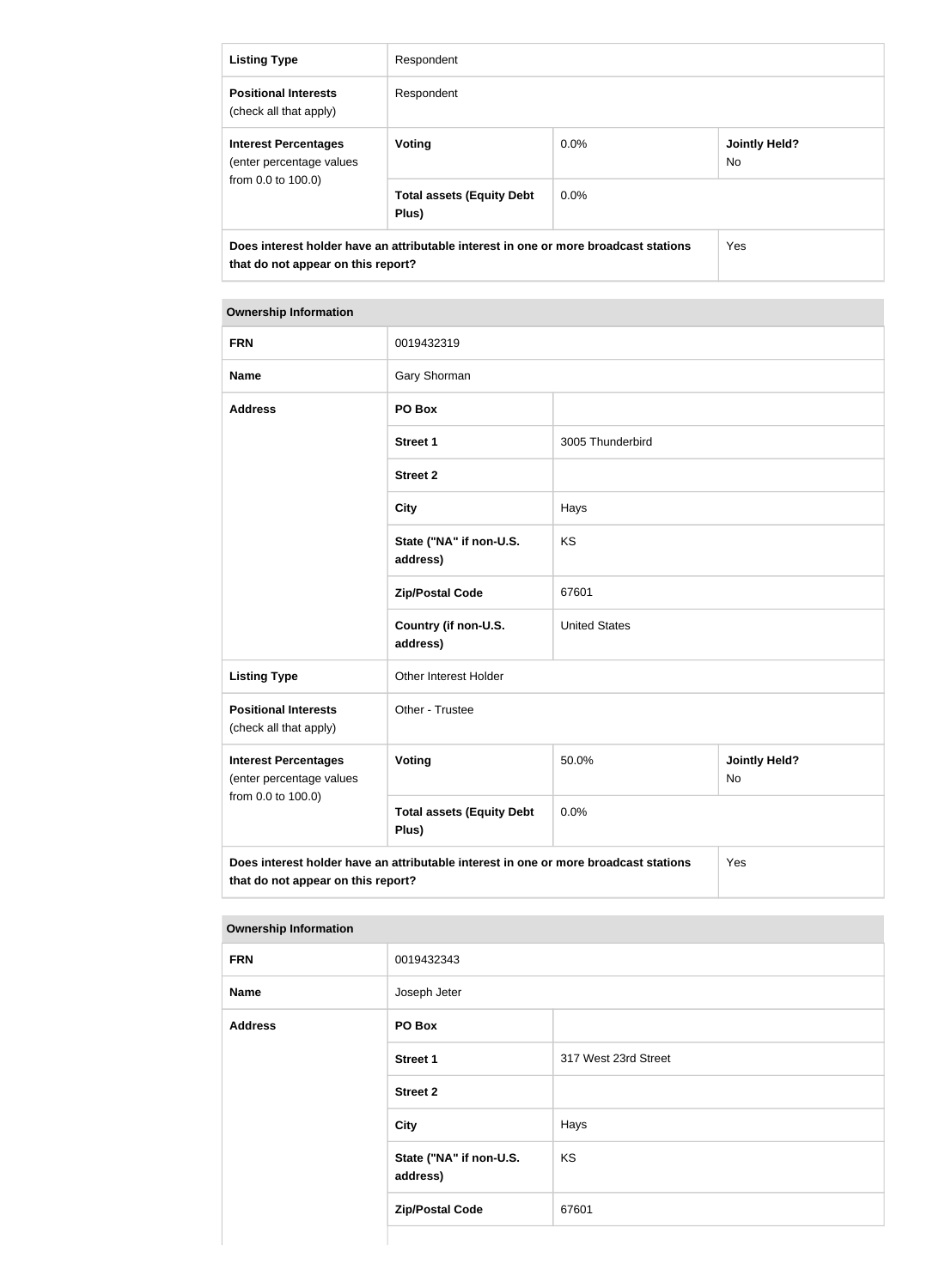|                                                                                                                                                                                                                                                                                                                                                                                                                                                                                                                                                                                                                                                                                                                                                                                                                                                                                                                                                                                                                                                                                                                                                                                                                                                                                                                                                   | Country (if non-U.S.<br>address)                                                                                                                                                                                                                                                                                 | <b>United States</b> |                                   |  |
|---------------------------------------------------------------------------------------------------------------------------------------------------------------------------------------------------------------------------------------------------------------------------------------------------------------------------------------------------------------------------------------------------------------------------------------------------------------------------------------------------------------------------------------------------------------------------------------------------------------------------------------------------------------------------------------------------------------------------------------------------------------------------------------------------------------------------------------------------------------------------------------------------------------------------------------------------------------------------------------------------------------------------------------------------------------------------------------------------------------------------------------------------------------------------------------------------------------------------------------------------------------------------------------------------------------------------------------------------|------------------------------------------------------------------------------------------------------------------------------------------------------------------------------------------------------------------------------------------------------------------------------------------------------------------|----------------------|-----------------------------------|--|
| <b>Listing Type</b>                                                                                                                                                                                                                                                                                                                                                                                                                                                                                                                                                                                                                                                                                                                                                                                                                                                                                                                                                                                                                                                                                                                                                                                                                                                                                                                               | <b>Other Interest Holder</b>                                                                                                                                                                                                                                                                                     |                      |                                   |  |
| <b>Positional Interests</b><br>(check all that apply)                                                                                                                                                                                                                                                                                                                                                                                                                                                                                                                                                                                                                                                                                                                                                                                                                                                                                                                                                                                                                                                                                                                                                                                                                                                                                             | Other - Trustee                                                                                                                                                                                                                                                                                                  |                      |                                   |  |
| <b>Interest Percentages</b><br>(enter percentage values                                                                                                                                                                                                                                                                                                                                                                                                                                                                                                                                                                                                                                                                                                                                                                                                                                                                                                                                                                                                                                                                                                                                                                                                                                                                                           | Voting                                                                                                                                                                                                                                                                                                           | 50.0%                | <b>Jointly Held?</b><br><b>No</b> |  |
| from 0.0 to 100.0)                                                                                                                                                                                                                                                                                                                                                                                                                                                                                                                                                                                                                                                                                                                                                                                                                                                                                                                                                                                                                                                                                                                                                                                                                                                                                                                                | <b>Total assets (Equity Debt</b><br>Plus)                                                                                                                                                                                                                                                                        | 0.0%                 |                                   |  |
| that do not appear on this report?                                                                                                                                                                                                                                                                                                                                                                                                                                                                                                                                                                                                                                                                                                                                                                                                                                                                                                                                                                                                                                                                                                                                                                                                                                                                                                                | Does interest holder have an attributable interest in one or more broadcast stations                                                                                                                                                                                                                             |                      | Yes                               |  |
|                                                                                                                                                                                                                                                                                                                                                                                                                                                                                                                                                                                                                                                                                                                                                                                                                                                                                                                                                                                                                                                                                                                                                                                                                                                                                                                                                   | (b) Respondent certifies that any interests, including equity, financial, or voting<br>Yes<br>interests, not reported in this filing are non-attributable.<br>If "No," submit as an exhibit an explanation.                                                                                                      |                      |                                   |  |
| the same market as any station for which this report is<br>filed, as defined in 47 C.F.R. Section 73.3555?<br>If "Yes," provide information describing the interest(s), using<br>EITHER the subform OR the spreadsheet option below.<br>Respondents with a large number (50 or more) of entries to<br>submit should use the spreadsheet option.<br>NOTE: Spreadsheets must be submitted in a special XML<br>Spreadsheet format with the appropriate structure that is<br>specified in the documentation. For instructions on how to<br>use the spreadsheet option to complete this question<br>(including templates to start with), please Click Here.<br>If using the subform, leave the percentage of total assets<br>(Equity Debt Plus) field blank for an interest holder unless<br>that interest holder has an attributable interest in the<br>newspaper entity solely on the basis of the Commission's<br>Equity Debt Plus attribution standard, 47 C.F.R. Section<br>into the percentage of total assets (Equity Debt Plus) field<br>for an interest holder unless that interest holder has an<br>attributable interest in the newspaper entity solely on the<br>basis of the Commission's Equity Debt Plus attribution<br>standard.<br>for each interest holder reported in response to this<br>and guidance concerning this requirement. | (c) Does the Respondent or any reported interest holder<br>hold an attributable interest in any newspaper entities in<br>73.3555, Note 2(i). If using an XML Spreadsheet, enter "NA"<br>The Respondent must provide an FCC Registration Number<br>question. Please see the Instructions for detailed information | No.                  |                                   |  |

**(d) Are any of the individuals listed as an attributable interest holder in the Respondent married to each other or related to each other as parentchild or as siblings?** No

If "Yes," provide the following information for each such the relationship.